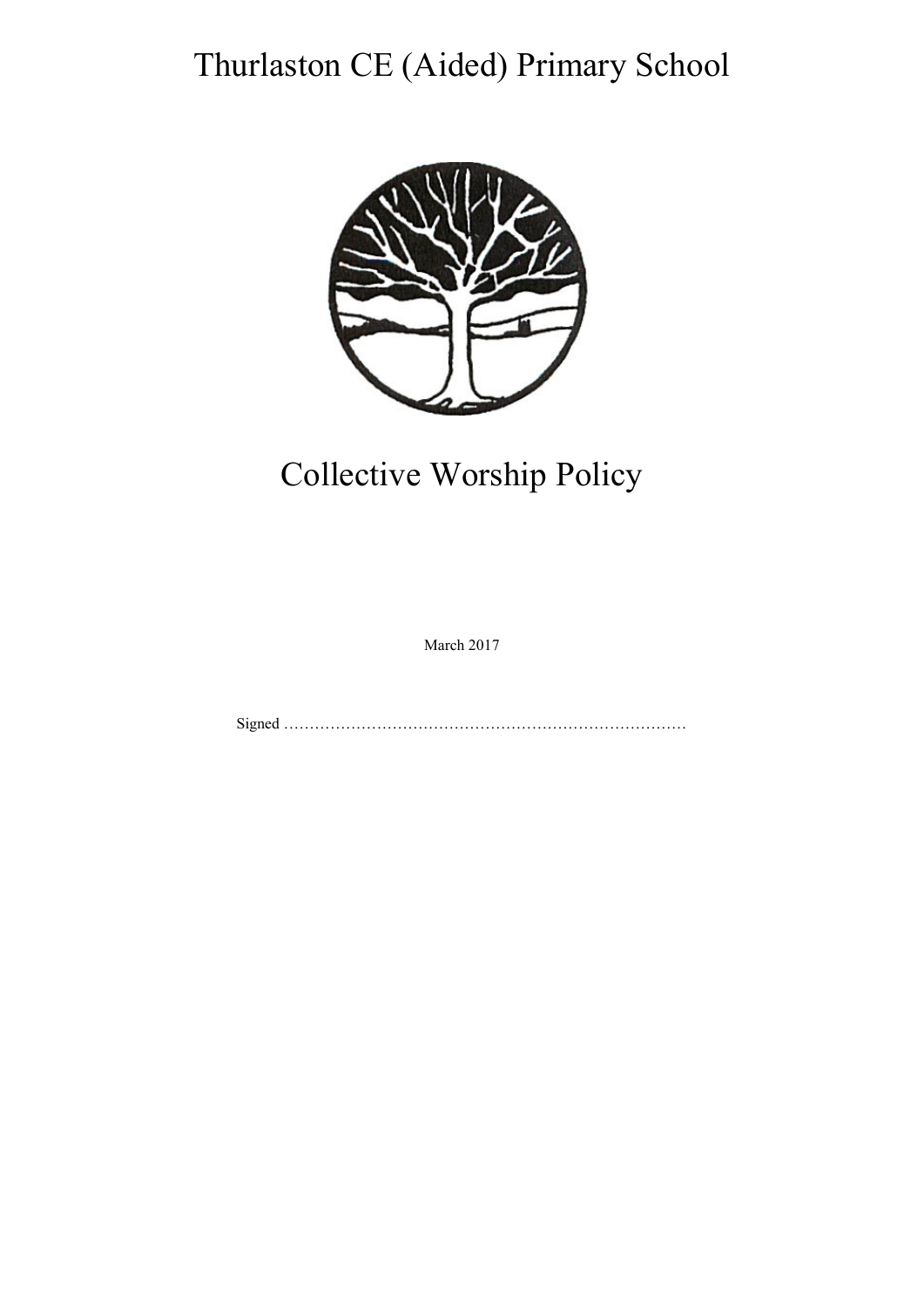# MISSION STATEMENT AND INTRODUCTION

This Policy is carried out within the context and spirit of the school's Mission Statement. It supports and reinforces the aims of Thurlaston Church of England (Aided) Primary School, valuing all children equally.

# *Teaching and Living the Christian Way of Life*

The ethos of the school, encompassing all that we stand for, is reflected in and expressed through Collective Worship; it derives from the Christian tradition and seeks to activate our beliefs and values which are set out, clearly, in the School Prospectus.

Collective Worship, within a Christian context, plays an important part in the life of our school. It is an oasis in the school day when children meet together with members of staff in a calm and peaceful atmosphere and where all present are given the opportunity to reflect and participate. It is regarded as 'quality' time and represents something special or separate from ordinary school routine.

# DEFINITIONS

**Worship:** can be defined as paying homage to (revering) that which is of worth ("Worth-ship.") Religious Worship is the acknowledgement of 'worth' which is attributable to a supreme being. Worth can also be registered in other people and in values and attitudes.

**School Assembly:** is a gathering of the school community; it is often used to celebrate and focus on the life and values of the community itself.

**Corporate Worship:** is a gathering of a body ('corpus') of believers and pre-supposes a particular religious commitment.

**Collective Worship:** is a gathering of a 'collection' of people of diverse, religious, agnostic and non-religious backgrounds and does not pre-suppose any particular religious commitment.

*NB. We note that Collective Worship and Assembly are not one and the same thing. They are, in essence, different from each other, but in practice they often overlap.* 

# RATIONALE - LEGAL

- Collective Worship is in accordance with the Trust Deed of the school which requires worship to be consistent with the principles and practices of the Church of England and will, therefore, be wholly Christian in character.
- The 1988 Education Reform Act states that Collective Worship should be part of a broad and balanced curriculum which promotes the spiritual, moral, cultural, mental and physical development of pupils and society.
- All maintained schools including church schools must provide a daily act of Collective Worship for all registered pupils.

# RATIONALE – RELIGIOUS/EDUCATIONAL

Collective Worship:-

- gives children the opportunity to enter into experiences which lie at the heart of religion; These experiences help them to learn about religious worship and provide a framework for later understanding;
- fosters a reverential attitude to God, the Divine, the transcendent;
- encourages pupils to consider fundamental questions about the purpose of being and about moral and ethical stances;
- provides an opportunity, for those who can use it, to participate in religious worship;
- allows us to learn and celebrate values we hold to be important;
- brings children together, enabling them to experience the security of belonging to a community with an identity of its own;
- is the source of much interesting and thought provoking knowledge;
	- offers pleasurable expression through literature, art, music and drama;
- makes an important, though not exclusive, contribution to spiritual, moral, social and cultural development.

# AIMS AND PRINCIPLES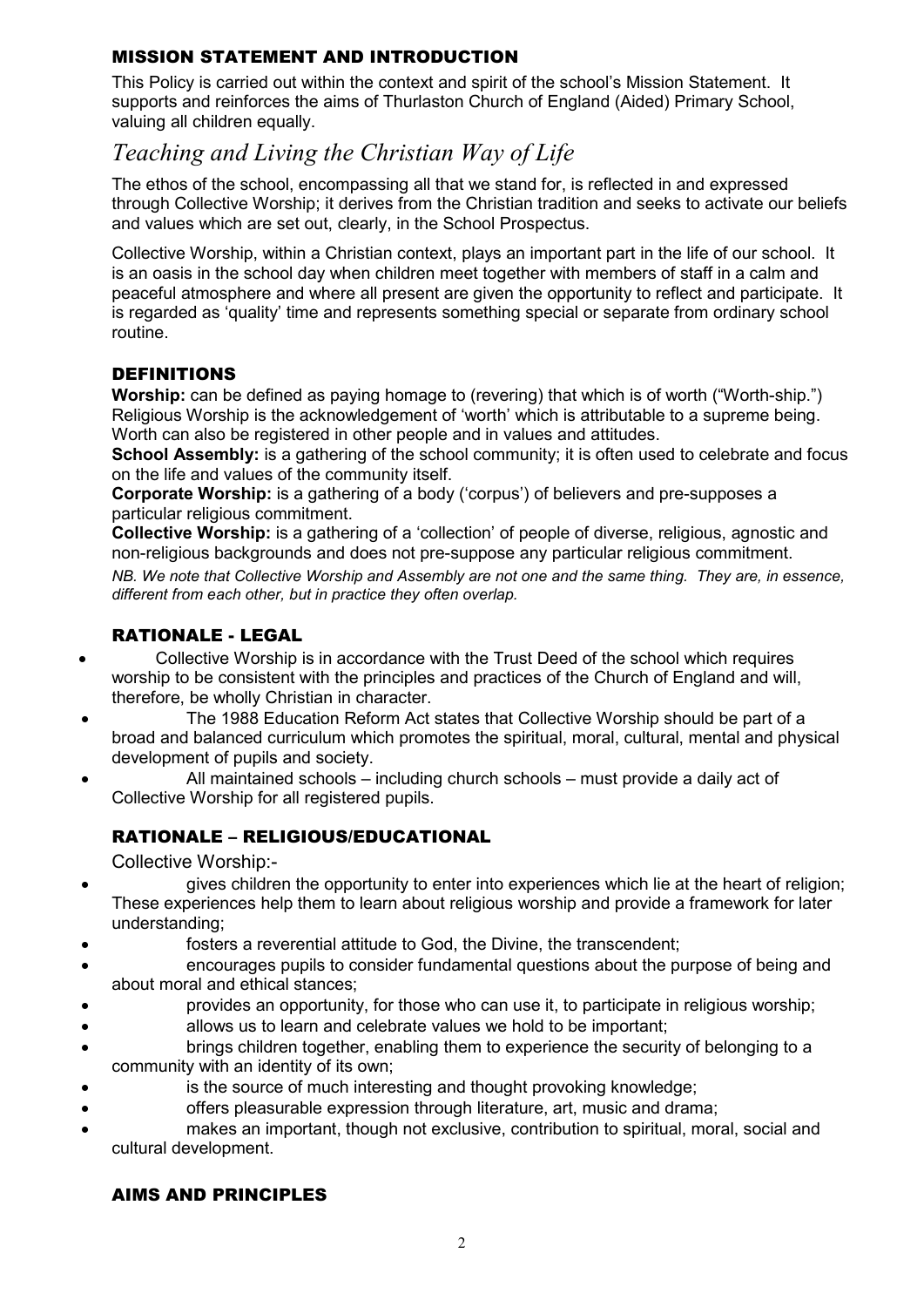*"Collective Worship in schools should aim to provide the opportunity for pupils to worship God, to consider spiritual and moral issues and to explore their own beliefs; to encourage participation and response, whether through active involvement in the presentation of worship or through listening to and joining in the worship offered; and to develop community spirit, promote a common ethos and shared values and reinforce positive attitudes."* (DfEE – Circular 1/94)

The following principles guide our approach to Collective Worship at Thurlaston Church of England (Aided) Primary School.

- Collective Worship should have a sense of occasion.
- Collective Worship should provide experiences within which pupils' spiritual development may flourish.
- Collective Worship should be a means of expressing the ethos and values of the school.
- Collective Worship should be educational and should contribute to the Religious Education of all pupils.
- Collective Worship should be shaped to the needs of the school, (time, place, content, style etc.)
- We should provide a varied pattern of worship to broaden pupils' experience of its different forms.
- Collective Worship should recognise that the school includes children from different religious and non-religious backgrounds.
- During Collective Worship some will be worshipping and some will be experiencing something approaching worship; others will be finding out what it is like to worship by being with those who are.

# OBJECTIVES

The objectives of Collective Worship are to:-

- **affirm the Christian faith and the Christian status of Jesus as God, the Son:**
- introduce pupils to the practice of religious worship through music, art, story, poetry, movement and prayer;
- create a warm, caring and respectful atmosphere in assemblies, conducive to worship; including the manner of entry and exit;
- encourage, in children, a thoughtful and reflective attitude;
- help pupils experience a sense of awe, wonder, reverence and inner stillness;
- enable pupils to use silence for reflection and contemplation;
- raise pupil's curiosity about the ultimate mysteries of life;
- enable pupils to learn about and consider in depth Christian teaching, Christian festivals and biblical material;
- help pupils appreciate that we are 'stewards' of God's world:
- enable pupils to reflect upon their own beliefs in relation to those of others;
- enhance pupils' spiritual, moral, social and cultural development;
- guide children towards the spiritual and religious options open to them:
- help children distinguish between right and wrong;
- affirm pupils' personal worth and responsibility;
- celebrate individual and collective achievements;
- develop a sense of community within the school;
- celebrate religious festivals and special occasions with specified worship.

# MANAGEMENT OF COLLECTIVE WORSHIP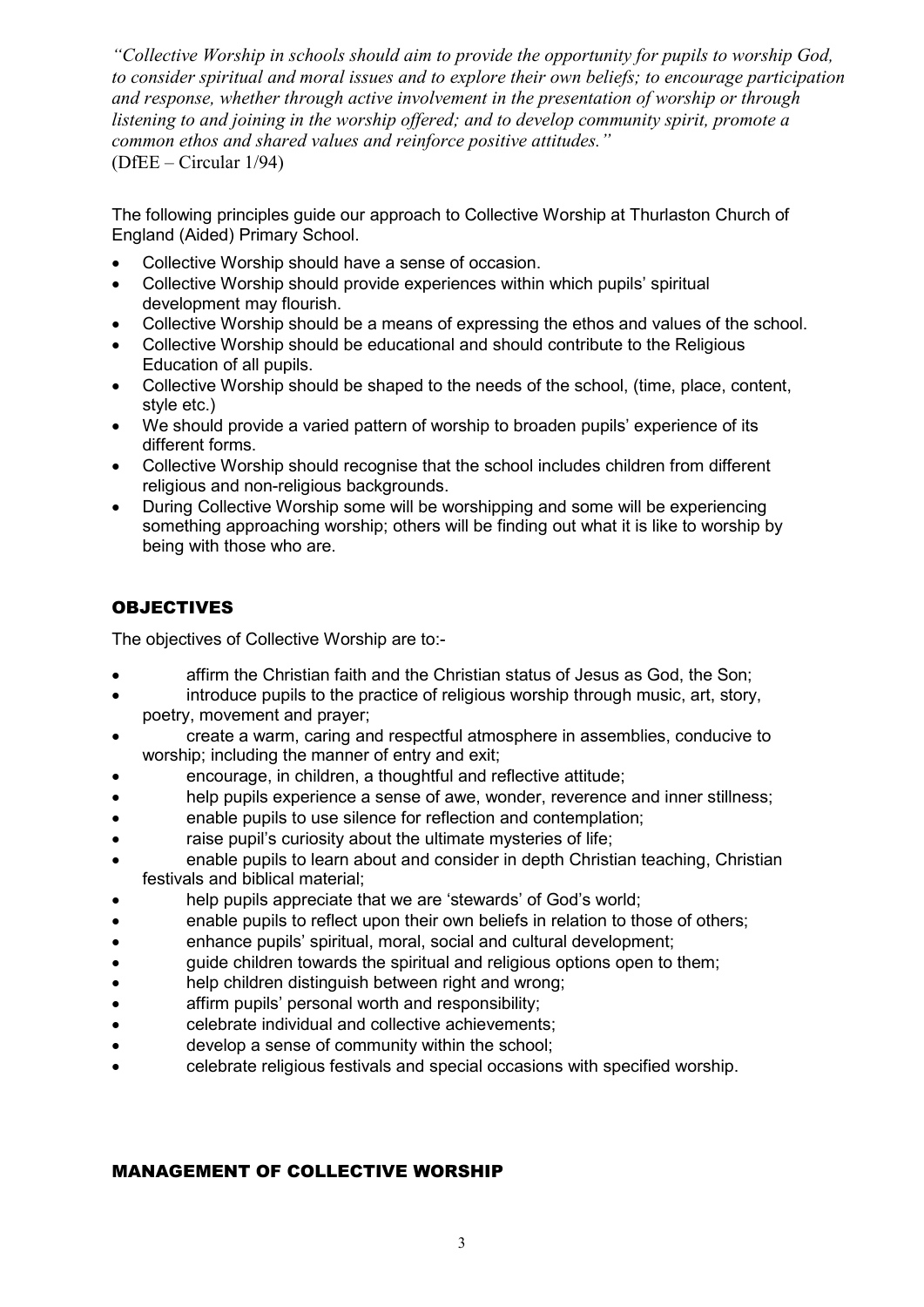## **The Governing Body** is responsible for:

- Ensuring that the Foundation of the school is honoured and that the worship policy is firmly based upon the intentions set down in the Trust Deed.
- Ensuring that the Collective Worship Policy is put into practice and monitored by the appropriate Governor.
- Engaging an appropriate inspector to carry out the Section 23 Inspection of a church school alongside the OFSTED Inspection.

**The School Development Plan** includes a section on Collective Worship which gives an indication of the intentions and arrangements for review concerning the following:

- Themes and approaches
- Staff training and support
- Development of resources
- Pupil participation and response

**The Collective Worship Co-ordinator** has responsibility for managing the worship on a day to day basis, ensuring that all legal requirements are complied with. The co-ordinator also keeps in touch with national developments in school worship and acts in an advisory capacity, supporting colleagues.

**Monitoring and evaluating** Collective Worship is an on-going process carried out on a weekly and termly basis so that effective review can take place by the appointed date.

# **ORGANISATION**

Daily acts of Collective Worship take place in the school hall from 10.25 – 10.45 am 4 days a week.

Each week the worship follows a planned theme. The themes are planned a term in advance. The structure of assemblies includes a selection of music, a song of praise, a story or talk, a reading from the Bible, a period of reflection, a prayer, the Lord's Prayer and a reminder each day of the theme for the week.

One day a week the act of worship takes place in the classroom, sometime during the day at the discretion of the teacher but usually between 10:25 and 10:45, and may last up to 20 minutes. It may be combined with Personal and Social Education.

| Monday    | Whole School | Headteacher            | Celebrating Achievement (9:05 to 9:25am) |
|-----------|--------------|------------------------|------------------------------------------|
|           |              |                        | Open to Parents                          |
| Tuesday   | Whole School | Headteacher            | <b>Bible Stories- Chronologically</b>    |
| Wednesday | Class        | Teacher led or class   | <b>Christian Values</b>                  |
| Thursday  | Whole School | Teacher or             | Diocesan Theme or Children led           |
|           |              | Open the Book Club     |                                          |
| Friday    | Whole School | Headteacher or visitor | Diocesan Theme                           |

All staff are encouraged to attend collective worship when possible.

The school worships in church once a term on the following occasions: Christmas, Easter and Harvest.

Visitors and outside speakers are invited to lead our worship on a regular basis.

# ELEMENTS OF WORSHIP

*"There are times when worship will be quiet, contemplative and serene and others when laughter, music and dance will be the appropriate form of expression."*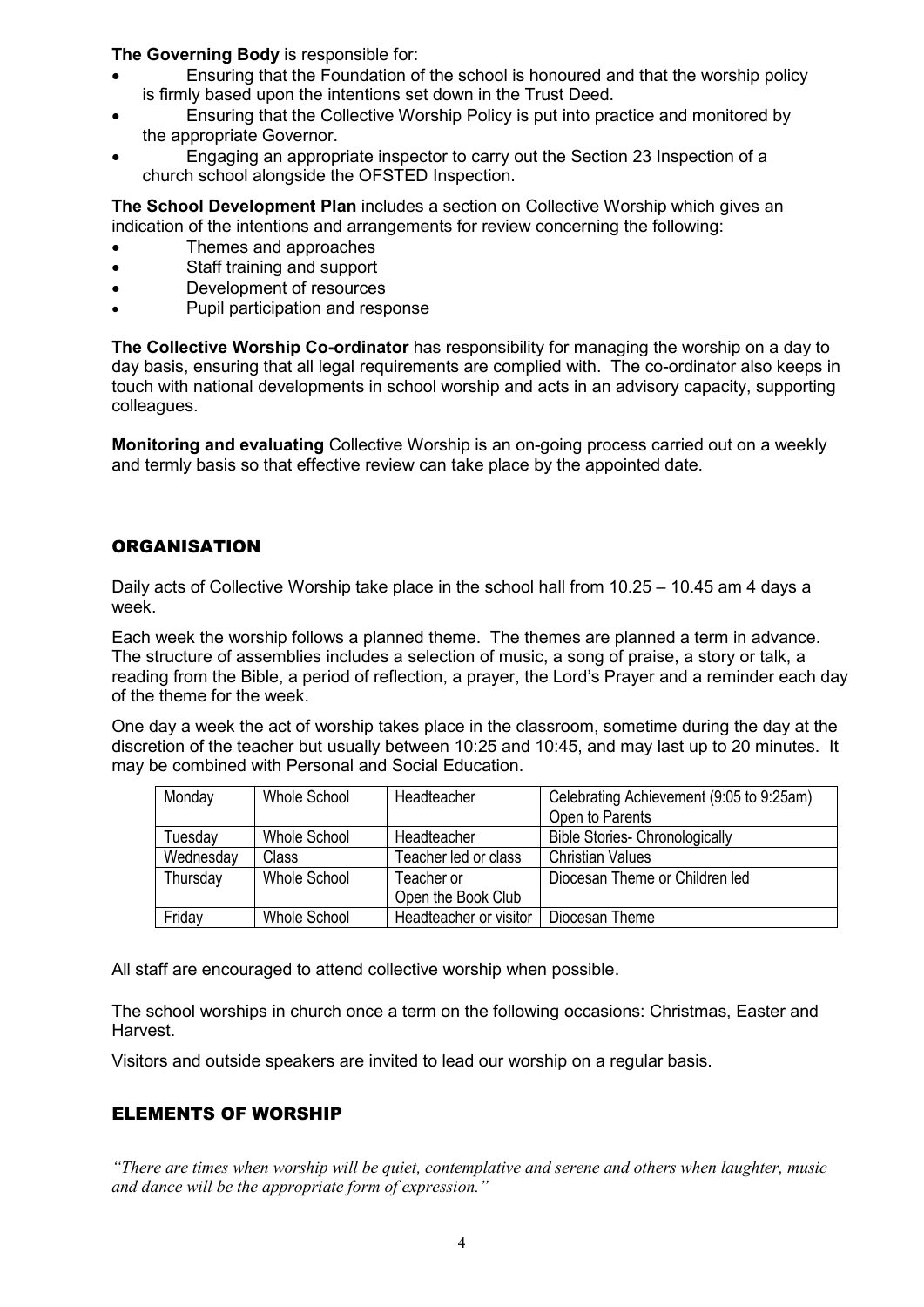#### **Atmosphere -**

is all-important in creating the right foundation for Collective Worship. Quiet, orderly behaviour and respectful attitudes on entering, leaving and throughout the assembly are expected. Staff enhance the atmosphere by their presence and participation. A covered table with a cross and a bible help to set the scene.

#### **Music -**

is played at the beginning and end of the assembly sometimes accompanied by a visual presentation.

#### **Stories and talks -**

are carefully chosen to fulfill the objectives of Collective Worship. Stories of a religious or secular nature may be used whilst personal anecdote from pupils, teachers and visitors is effective in expressing that which is important in our own lives. Particular emphasis is laid upon helping children to understand themselves better, to develop empathy and to face up to moral issues.

#### **Songs -**

are chosen from a wide variety of traditional and modern hymns and choruses. One is used at each assembly, relative to the theme. Most are displayed using a data projector but some are learned by heart and actions are incorporated. Hymns and songs create the opportunity for children to express thoughts and feelings that are difficult to put into words; and they provide a real source of pleasure.

#### **Prayer and reflection -**

are the most personal part of an act of worship. Collective Worship in school should provide opportunities for children to be taken to the threshold of prayer, and to cross it if they wish, in a way that respects the integrity of all present. Participation in prayer can never be imposed but we stress the need for stillness, reflection and respect for others. Silence, written prayers, impromptu prayers, The Lord's Prayer and children's prayers. Reflection and thinking time are given some direction by the leader in order to concentrate pupils' response.

#### **Scripture -**

sentences may be quoted from the Bible. Longer passages may be used as readings.

#### **Presentation -**

sets the tone within the act of worship. In keeping with the reverent atmosphere, use is also made of visual aids, artefacts, drama, demonstration, video and powerpoint presentations.

#### CONTENT

**Planning –** is the responsibility of the individuals or groups taking the collective worship. The Diocesan Themes are used to give suggestions and some structure for the year but do not need to be adhered to slavishly.

**Themes** might have a specific religious base such as 'the early Christian Church' or 'miracles of Jesus,' or they may wish to reflect a theme common to all religions such as 'creation.' or be concerned with common values held by religious and non-religious people alike such as 'caring and sharing.' Themes are closely related to the school community and are often illustrated by stories of human endeavour. At Thurlaston Church of England (Aided) Primary School we use the Diocesan Themes as a basis for our collective worship.

**Links with R.E. and the Curriculum** are incorporated wherever possible. Common themes link R.E. and Collective Worship. The apt choice of story can link worship with current topic work e.g. 'Caring' = 'Florence Nightingale' = 'Victorians'. Assemblies can be followed up in the classroom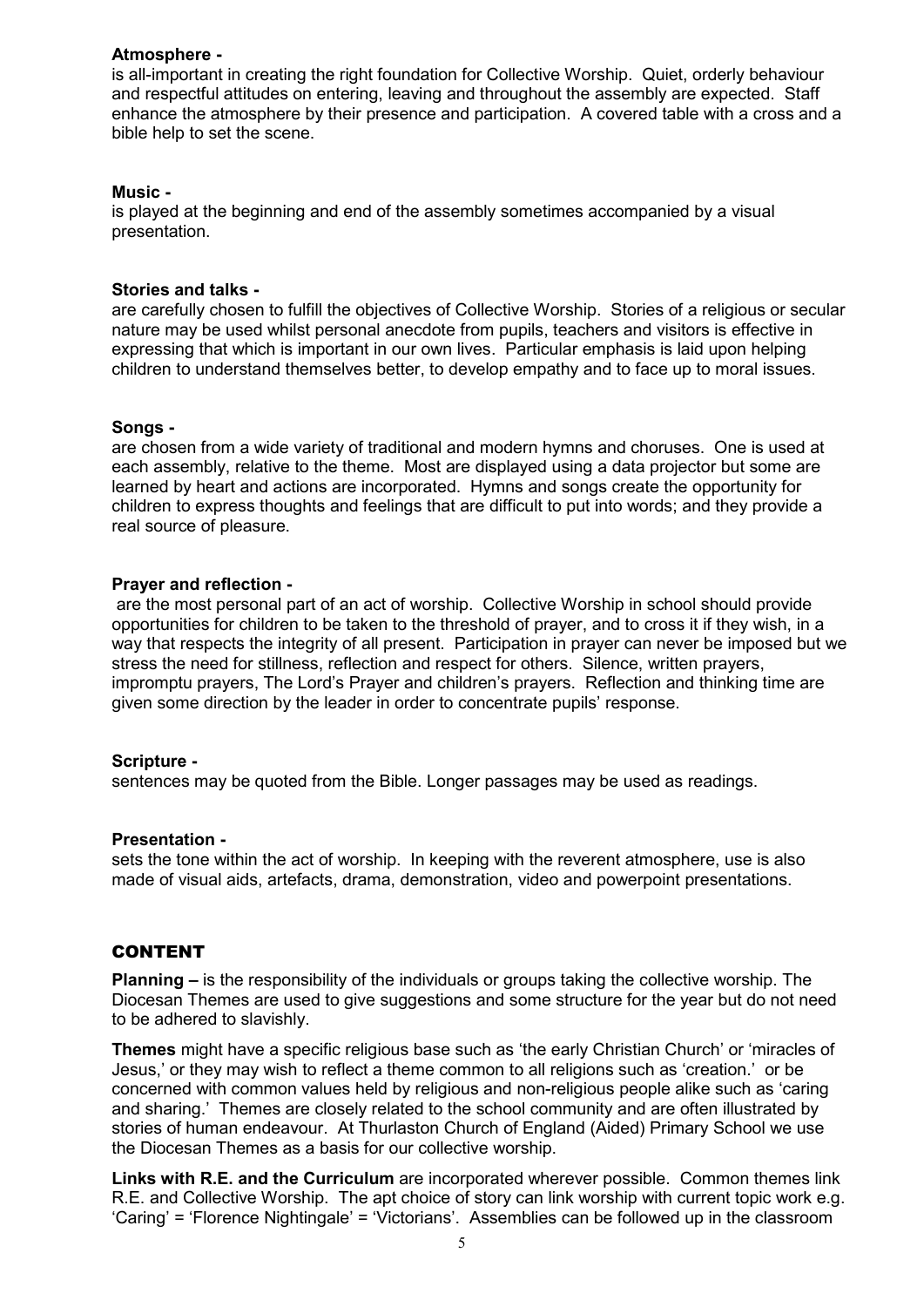by further discussion and emphasis throughout the day. There is often an overlap between Collective Worship and Personal and Social Education.

*N.B. No worship programme can ever be entirely pre-planned. There will always be the spontaneous moment or occasion when it is important, spiritually, to focus on the immediate, so that pupils become aware of how the spiritual dimension transcends all our experience. Do not worry if the theme is neglected, as long as this is recorded!* 

# RESOURCES

- Staff, pupils, visiting speakers.
- Selection of religious artifacts.
- Religious/informative websites.
- Selection of assembly topic books for teachers.
- Primary Assembly File.
- Selection of assembly song books.
- Piano, Music, CDs with spiritual, classical, folk, ethnic.
- Data projector and other IT equipment.
- Powerpoint presentations of hymns and songs.

## RECORDS AND ASSESSMENT

Themes for Collective Worship are noted on the assembly rota, a copy of which is given to each person taking collective worship. Stories, songs, prayers/thoughts and music are entered on the daily Collective Worship planning sheets, kept in the hall. This is recorded by the assembly monitors who also choose two pupils to evaluate the assembly. This is monitored by the head teacher at least termly.

Staff meetings are used for discussion and the update of information as and when necessary.

# EQUAL OPPORTUNITIES

All pupils have equal opportunity to take part in Collective Worship and to benefit from the experience. The school prospectus informs parents of their right to withdraw pupils from Collective Worship.

### MULTICULTURALISM

A variety of multicultural material is available throughout the school. Stories are shared and festivals celebrated. Tolerance and understanding of other religions is encouraged.

# SPECIAL ASSEMBLIES AND VISITORS

Within a Christian context, special assemblies are held for Harvest, Christmas and End of the School Year. Parents, Governors and visitors are especially welcome to attend.

 The local incumbent and other local clergy regularly take collective worship. The church run Open the Book Club leads regular collective worship. Occasionally outside speakers, such as representatives from charitable organisations, will lead assemblies.

# ROLE OF CO-ORDINATOR

- To write the school's policy for Collective Worship in consultation with foundation governors.
- To ensure that all staff are aware of and use the policy document.
- To review the policy on a regular basis.
- To plan an overall balanced programme of worship for the year.